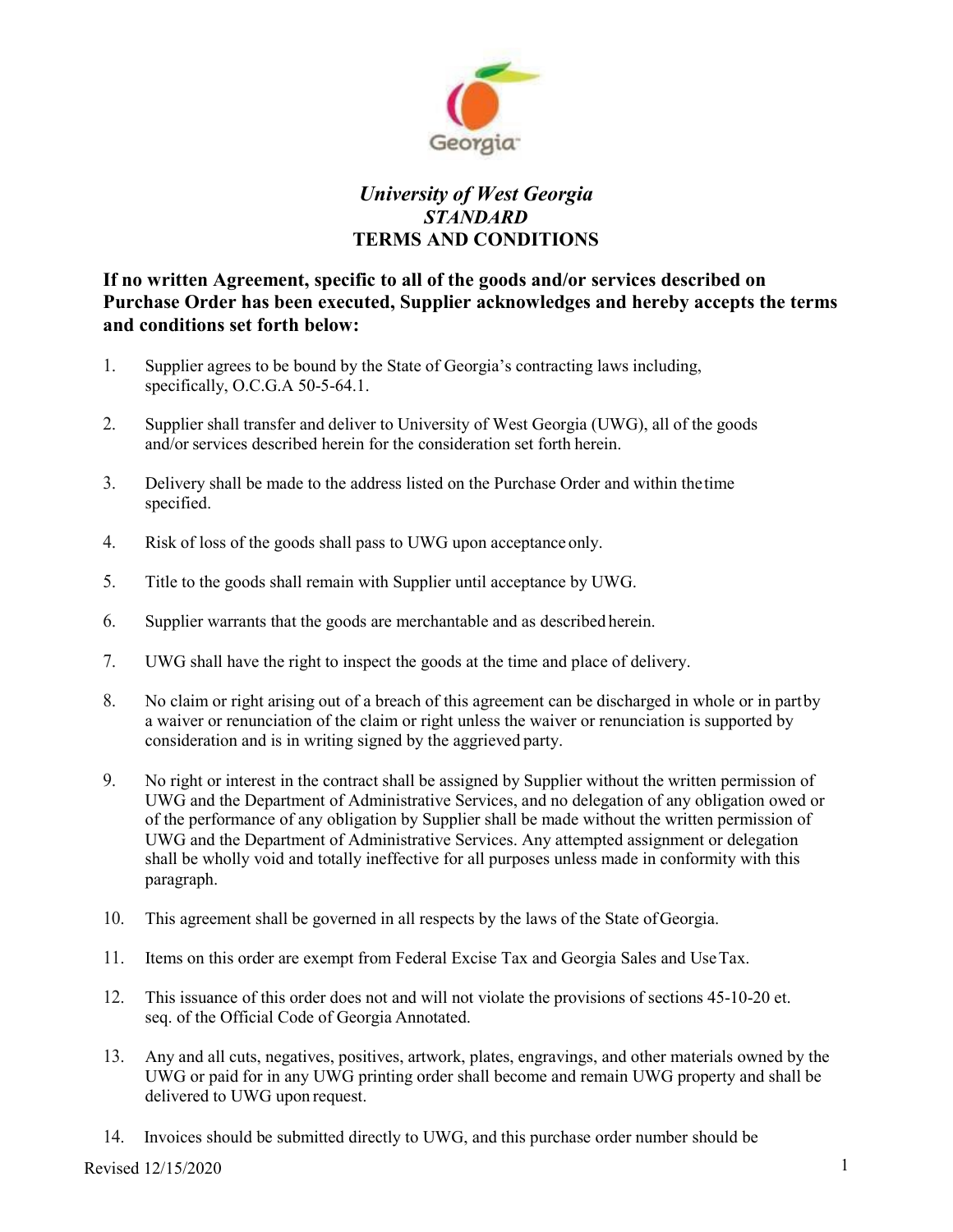shown on each invoice submitted.

- **(i)** Accounts Payable Email Address: **apiny**@westga.edu
- **(ii)** University of West Georgia Attn: Accounts Payable 1601 Maple Street Carrollton, GA 30118
- 15. In the event that this order is issued with an attached Entity Contract or Standard Entity Agreement, the terms and conditions of such latter document shall govern in the event of any conflict withthese terms and conditions.
- 16. Drug Free & Tobacco FreeWorkplace

The University of West Georgia became a tobacco-free campus on August 1, 2014. This is in accordance with University System of Georgia policy, which states that the use of all forms of tobacco products on property owned, leased, rented, in the possession of, or in any way used by the USG or its affiliates is expressly prohibited. Tobacco Products are defined as cigarettes, cigars, pipes, all forms of smokeless tobacco, clove cigarettes and any other smoking devices that use tobacco such as hookahs or simulate the use of tobacco such as electronic cigarettes. The policy applies to all employees, students, contractors, subcontractors and visitors and is applicable 24 hours a day, seven days a week, at all indoor and outdoor spaces. Also, all events hosted by UWG or on behalf of UWG shall be tobacco and smoke free. The full policy is available at: [http://www.usg.edu/policymanual/section9/C503\)](http://www.usg.edu/policymanual/section9/C503).

The Contractor hereby certifies as follows:

- **(i)** Contractor will not engage in the unlawful manufacture, sale, distribution, dispensation, possession, or use of a controlled substance or marijuana during the performance of this Contract; and
- **(ii)** If Contractor has more than one employee, including Contractor, Contractor shall provide for such employee(s) a drug-free workplace, in accordance with the Georgia Drug-free Workplace Act as provided in O.C.G.A. Section 50-24-1 et seq., throughout the duration of this Contract; and
- **(iii)** Contractor will secure from any subcontractor hired to work on any job assigned under this Contract the following written certification: "As part of the subcontracting agreement with (Contractor's Name), (Subcontractor's Name) certifies to the contractor that a drug-free workplace will be provided for the subcontractor's employees during the performance of this Contract pursuant to paragraph 7 of subsection (b) of Code Section 50-24-3."

Contractor may be suspended, terminated, or debarred if it is determined that:

- **(i)** Contractor has made false certification here in above; or
- **(ii)** Contractor has violated such certification by failure to carry out the requirements of O.C.G.A. Section 50-24-3(b).
- **(iii)** Contractor certifies that the Contractor and/or any of its subcontractors have not been debarred, suspended, or declared ineligible by any agency of the State of Georgia or as defined in the Federal Acquisition Regulation (FAR) 48 C.F.R. Ch.1 Subpart 9.4.
- 17. Contractor certifies that Contractor is not currently engaged in, and agrees for the duration ofthis Contract not to engage in, a boycott of Israel, as defined in O.C.G.A.50-5-85.
- 18. Prices stated are F.O.B. destination.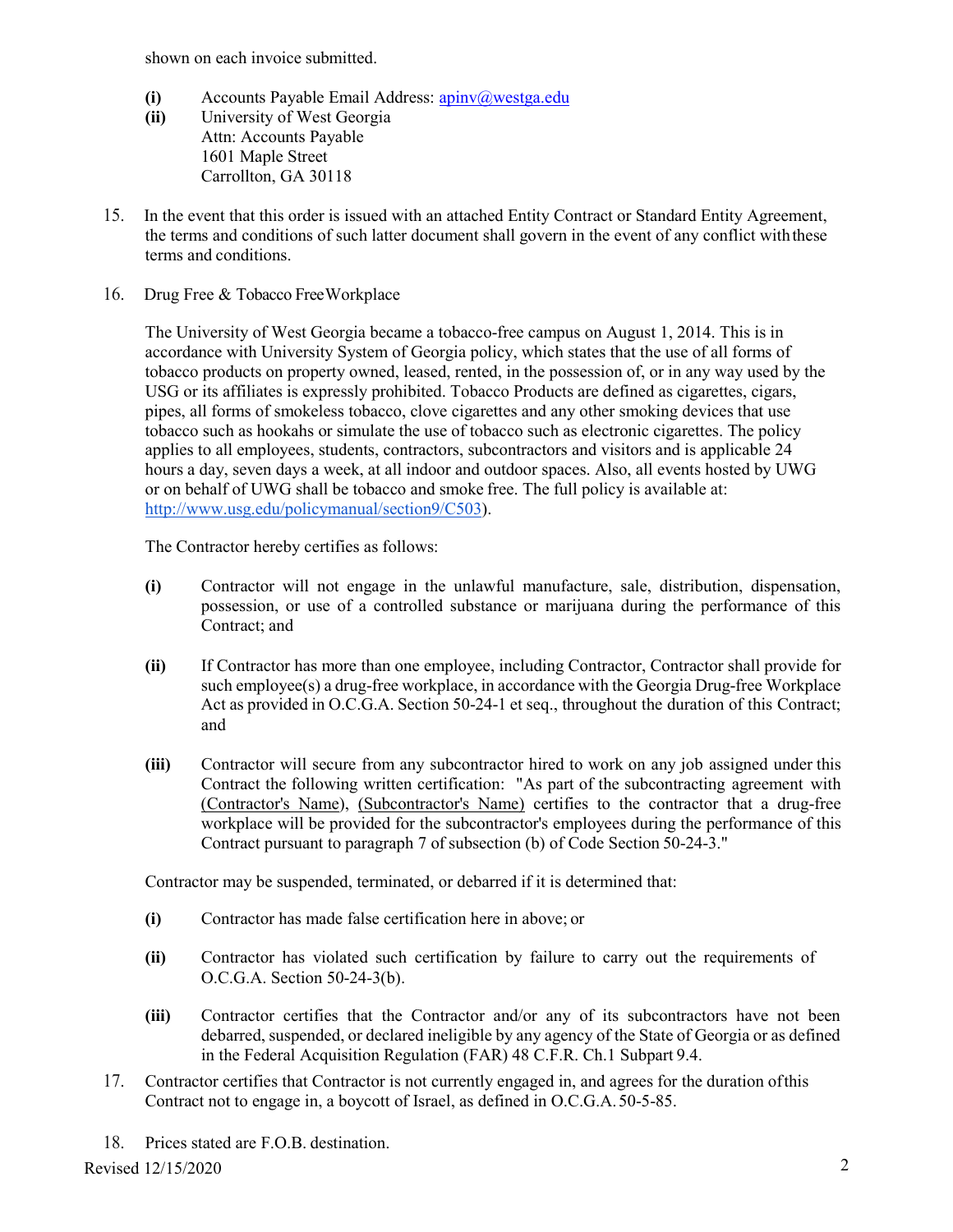19. The Supplier shall perform security clearance background checks on all Supplier's officers, agents, employees, assigned to have access to the University's premises. The University reserves the right to immediately remove any individuals. The University reserves the right to require additional background checks be made on any of Supplier's officers, agents, employees assigned to have access to the University's premises.

Suppliers maintain full responsibility for the actions of their employees and will be fully responsible for enforcing and implementing an appropriate background check requirement which conforms to State, Federal, Local and USG Guidelines. The Supplier will review the results of the background check. The institution should not receive the results of these checks, but only employees that have passed background check should be assigned. The Supplier will indemnify the institution against the actions of Supplier employees.

The level of background check required needs to be sufficient to inform the Supplier if there are any issues in the background of an employee that should disqualify that employee from working on campus for Supplier. Should the Supplier not require a sufficient background check and/or ignore items on a background check and harm should befall UWG and/or our invitees, the Supplier will be held liable for the failure to fulfill this requirement.

20. The State of Georgia promotes respect and dignity and does not tolerate sexual harassment in the workplace. The State is committed to providing a workplace and environment free from sexual harassment for its employees and for all persons who interact with state government. All State of Georgia employees are expected and required to interact with all persons including other employees, contractors, and customers in a professional manner that contributes to a respectful work environment free from sexual harassment. Furthermore, the State of Georgia maintains an expectation that its contractors and their employees and subcontractors will interact with entities of the State of Georgia, their customers, and other contractors of the State in a professional manner that contributes to a respectful work environment free from sexual harassment.

Pursuant to the University of Georgia's Non-Discrimination and Anti-Harassment Policy (the "Policy"), all Suppliers who are on State premises or who participate in any University program or activity must comply with the Non-Discrimination and Anti-Harassment Policy. If Supplier has employees and subcontractors that are on University premises or participate in any University program or activity, Supplier certifies that: Supplier will ensure that such employees and subcontractors have received, reviewed, and agreed to comply with the University System of Georgia Non-Discrimination and Anti-Harassment Policy located at:<https://www.usg.edu/policymanual/section6/C2654>

- 21. Notwithstanding anything contained herein, the parties acknowledge that the University of West Georgia is required to comply with Georgia's Open Records Act (O.C.G.A. § 50-18-70 et seq.) with respect to the inspection of all public records not specifically exempted under such Act. The parties agree that a disclosure by the University of West Georgia pursuant to such Act shall not be a violation of the provisions of this Agreement. However, the University of West Georgia will promptly notify Supplier of any Open Records request so it can protect its interests.
- 22. Supplier shall comply with the University System of Georgia Board of Regents Ethics Policy (Board Policy 8.2.18). The University prohibits any form of discrimination, harassment or retaliation against or by any member of the faculty, staff, administration, student body, volunteers, or visitors based upon race, color, religion, sex, national origin, age, whistle-blower status, disability, gender identity or expression, genetics, or any other characteristic protected by state or federal law. Supplier and Supplier's employees will be required to know and adhere to the Title IX policy.
- 23. Notwithstanding any other provision herein, in the event that performance of the Agreement shall be prevented or delayed by an act of God, physical disability, or any other cause beyond reasonable control, the parties will be relieved of their obligations with respect to performance. This includes any declaration of emergency at the state or national level which directly impacts the performance of the